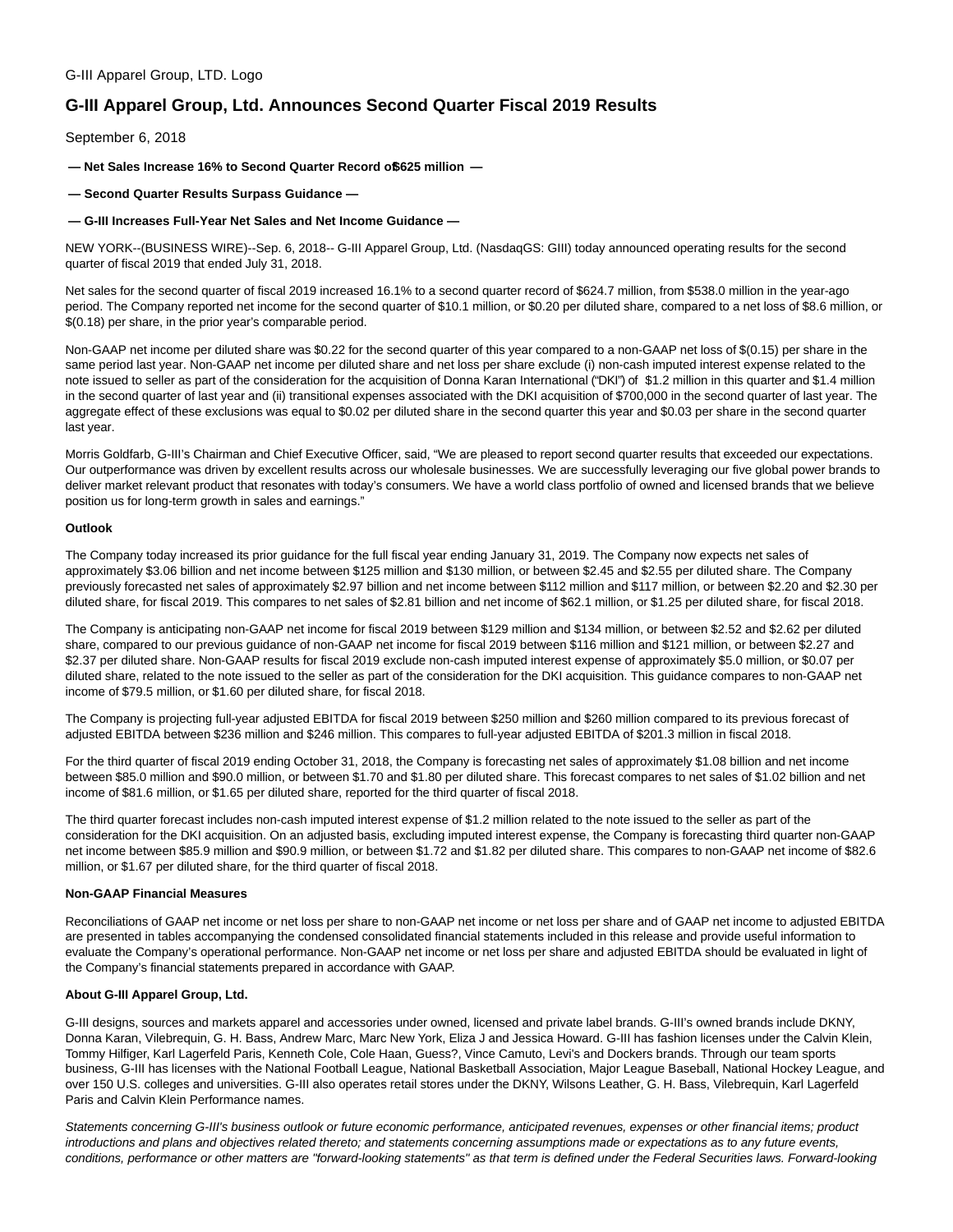statements are subject to risks, uncertainties and factors which include, but are not limited to, reliance on licensed product, reliance on foreign manufacturers, risks of doing business abroad, the current economic and credit environment, the nature of the apparel industry, including changing customer demand and tastes, customer concentration, seasonality, risks of operating a retail business, customer acceptance of new products, the impact of competitive products and pricing, dependence on existing management, possible disruption from acquisitions, risks relating to G-III's operations of Donna Karan International Inc., the impact on our business of the imposition of tariffs by the United States government and business and general economic conditions, as well as other risks detailed in G-III's filings with the Securities and Exchange Commission. G-III assumes no obligation to update the information in this release.

#### **G-III APPAREL GROUP, LTD. AND SUBSIDIARIES**

#### **(Nasdaq: GIII)**

## **CONDENSED CONSOLIDATED STATEMENTS OF INCOME (LOSS)**

(In thousands, except per share amounts)

|                                              | Three Months Ended July 31, |  |  |            | Six Months Ended July 31, |             |  |             |           |
|----------------------------------------------|-----------------------------|--|--|------------|---------------------------|-------------|--|-------------|-----------|
|                                              | 2018                        |  |  | 2017       |                           | 2018        |  | 2017        |           |
|                                              | (Unaudited)                 |  |  |            |                           | (Unaudited) |  |             |           |
| Net sales                                    | \$624,698                   |  |  | \$538,006  |                           | \$1,236,441 |  | \$1,067,048 |           |
| Cost of goods sold                           | 393,154                     |  |  | 335,016    |                           | 770,370     |  | 662,343     |           |
| Gross profit                                 | 231,544                     |  |  | 202,990    |                           | 466,071     |  | 404,705     |           |
| Selling, general and administrative expenses | 198,860                     |  |  | 195,849    |                           | 400,931     |  | 393,260     |           |
| Depreciation and amortization                | 9,455                       |  |  | 10,736     |                           | 18,835      |  | 20,574      |           |
| Operating profit (loss)                      | 23,229                      |  |  | (3,595)    | $\mathcal{E}$             | 46,305      |  | (9, 129)    | $\lambda$ |
| Other income (loss)                          | (28)                        |  |  | 369        |                           | (479)       |  | (863)       |           |
| Interest and financing charges, net          | (10, 210)                   |  |  | (10, 107)  |                           | (19, 830)   |  | (19, 835)   |           |
| Income (loss) before income taxes            | 12,991                      |  |  | (13, 333)  | $\lambda$                 | 25,996      |  | (29, 827)   |           |
| Income tax expense (benefit)                 | 2,914                       |  |  | (4,765)    |                           | 6,034       |  | (10, 868)   |           |
| Net income (loss)                            | \$10,077                    |  |  | \$ (8,568) |                           | \$19,962    |  | \$(18,959)  |           |
| Net income (loss) per common share:          |                             |  |  |            |                           |             |  |             |           |
| Basic                                        | \$0.20                      |  |  | \$ (0.18)  |                           | \$0.41      |  | \$ (0.39)   |           |
| <b>Diluted</b>                               | \$0.20                      |  |  | \$ (0.18)  |                           | \$0.40      |  | \$ (0.39)   |           |
| Weighted average shares outstanding:         |                             |  |  |            |                           |             |  |             |           |
| Basic                                        | 49,169                      |  |  | 48,689     |                           | 49,148      |  | 48,669      |           |
| <b>Diluted</b>                               | 50,415                      |  |  | 48,689     |                           | 50,272      |  | 48,669      |           |

| Selected Balance Sheet Data (in thousands): | At July 31,<br>2018<br>(Unaudited) | 2017      |
|---------------------------------------------|------------------------------------|-----------|
| Cash and cash equivalents                   | \$42,306                           | \$58,782  |
| Working capital                             | 674,852                            | 689,037   |
| Inventories                                 | 678,571                            | 655,272   |
| <b>Total Assets</b>                         | 2,236,634                          | 2.042.051 |
| Long-term debt                              | 494,206                            | 568,834   |
| <b>Total Stockholders' Equity</b>           | 1,087,217                          | 1,021,034 |
|                                             |                                    |           |

## **G-III APPAREL GROUP, LTD. AND SUBSIDIARIES RECONCILIATION OF GAAP NET INCOME (LOSS) PER SHARE TO NON-GAAP NET INCOME (LOSS) PER SHARE**

|                                                 |                     |              | Three Months Ended July 31, Six Months Ended July 31, |           |  |
|-------------------------------------------------|---------------------|--------------|-------------------------------------------------------|-----------|--|
|                                                 | 2018<br>(Unaudited) | 2017         | 2018                                                  | 2017      |  |
| GAAP diluted net income (loss) per common share | \$0.20              | $$^{(0.18)}$ | $3 \tImes 0.40$                                       | \$ (0.39) |  |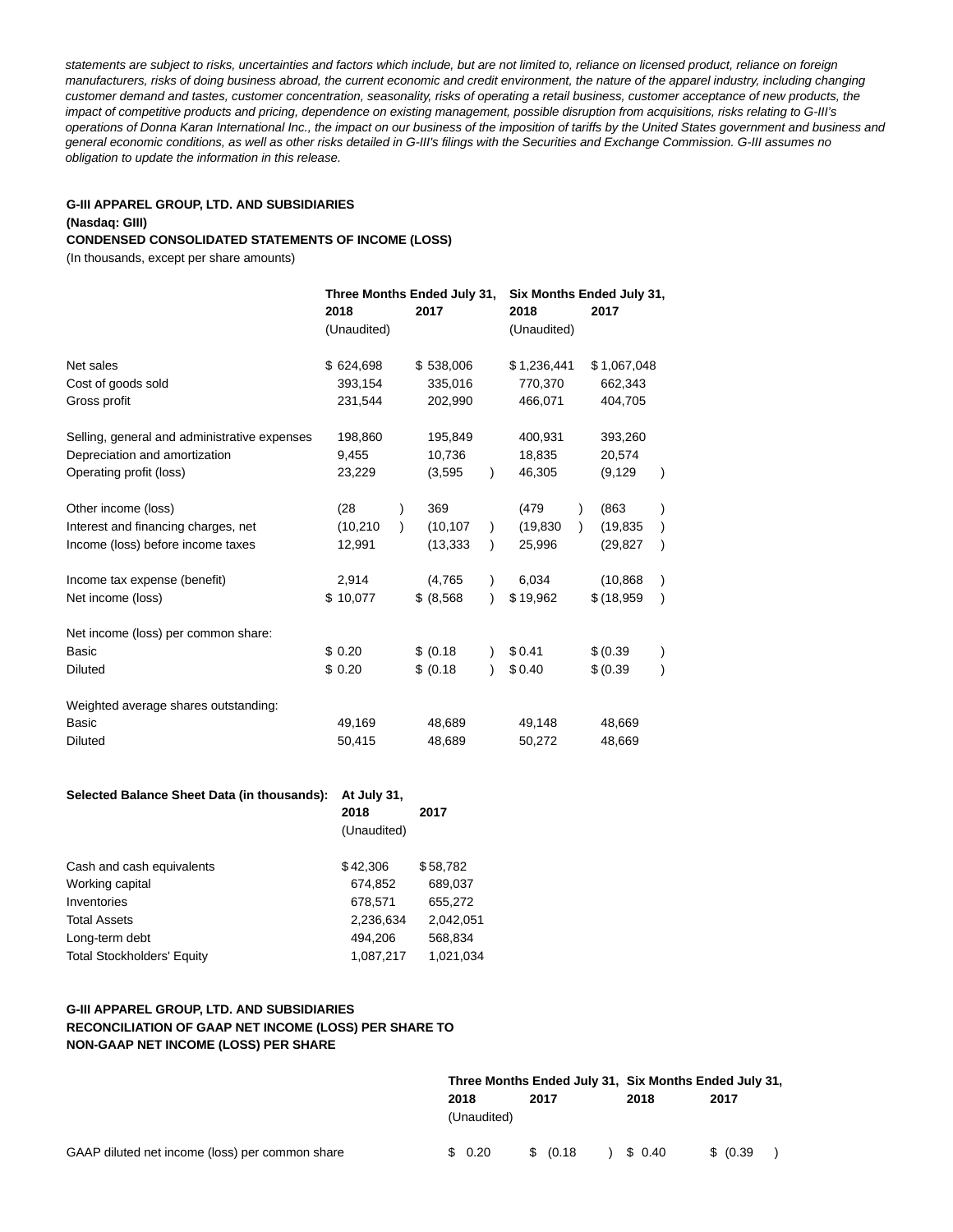| Excluded from non-GAAP:                                                 |   |      |              |         |  |           |  |
|-------------------------------------------------------------------------|---|------|--------------|---------|--|-----------|--|
| Non-cash imputed interest                                               |   | 0.02 | 0.03         | 0.05    |  | 0.06      |  |
| Transitional expenses associated with the DKI acquisition               | - |      | 0.01         |         |  | 0.04      |  |
| Income tax impact of non-GAAP adjustments                               | - |      | (0.01)       | (0.01)  |  | (0.04)    |  |
| Non-GAAP diluted net income (loss) per common share, as defined \$ 0.22 |   |      | $$^{(0.15)}$ | \$ 0.44 |  | \$ (0.33) |  |

Non-GAAP diluted net income (loss) per common share is a "non-GAAP financial measure" that excludes non-cash imputed interest expense and transitional expenses associated with the DKI acquisition. Income tax impacts of non-GAAP adjustments are calculated using the effective tax rates for the respective periods. Management believes that this non-GAAP financial measure provides meaningful supplemental information regarding our performance by excluding items that are not indicative of our core business operating results. Management uses this non-GAAP financial measure to assess our performance on a comparative basis and believes that it is also useful to investors to enable them to assess our performance on a comparative basis across historical periods and facilitate comparisons of our operating results to those of our competitors. The presentation of this financial information is not intended to be considered in isolation or as a substitute for, or superior to, the financial information prepared and presented in accordance with GAAP.

# **G-III APPAREL GROUP, LTD. AND SUBSIDIARIES RECONCILIATION OF FORECASTED AND ACTUAL NET INCOME TO FORECASTED AND ACTUAL ADJUSTED EBITDA**

(In thousands)

| <b>Forecasted</b>                      |     | <b>Actual</b>                                   |  |  |  |
|----------------------------------------|-----|-------------------------------------------------|--|--|--|
|                                        |     |                                                 |  |  |  |
| <b>January 31, 2019</b><br>(Unaudited) |     | <b>January 31, 2018</b>                         |  |  |  |
| \$125,000 - 130,000                    | \$. | 62,124                                          |  |  |  |
| ٠                                      |     | 2,050                                           |  |  |  |
|                                        |     | 7,884                                           |  |  |  |
| 38,000                                 |     | 37,783                                          |  |  |  |
| 46,000                                 |     | 43,488                                          |  |  |  |
| 41.000 - 46.000                        |     | 47,925                                          |  |  |  |
| $$250.000 - 260.000$                   | S   | 201.254                                         |  |  |  |
|                                        |     | <b>Twelve Months Ending Twelve Months Ended</b> |  |  |  |

Adjusted EBITDA is a "non-GAAP financial measure" which represents earnings before depreciation and amortization, interest and financing charges, net, and income tax expense and excludes transitional expenses associated with the DKI acquisition in fiscal 2018, and asset impairment charges in fiscal 2018 primarily related to leasehold improvements and furniture and fixtures at certain of our retail stores. Adjusted EBITDA is being presented as a supplemental disclosure because management believes that it is a common measure of operating performance in the apparel industry. Adjusted EBITDA should not be construed as an alternative to net income, as an indicator of the Company's operating performance, or as an alternative to cash flows from operating activities as a measure of the Company's liquidity, as determined in accordance with GAAP.

#### **G-III APPAREL GROUP, LTD. AND SUBSIDIARIES**

**RECONCILIATION OF FORECASTED AND ACTUAL NET INCOME TO NON-GAAP NET INCOME**

(In thousands)

|                                                           | <b>Forecasted Three Actual Three</b><br><b>Months Ending</b>      | <b>Months Ended</b> | <b>Forecasted Twelve</b><br><b>Months Ending</b> | <b>Actual Twelve</b><br><b>Months Ended</b> |
|-----------------------------------------------------------|-------------------------------------------------------------------|---------------------|--------------------------------------------------|---------------------------------------------|
|                                                           | October 31, 2018 October 31, 2017 January 31, 2019<br>(Unaudited) |                     |                                                  | <b>January 31, 2018</b>                     |
| Net income                                                | \$85,000 - 90,000                                                 | \$ 81.625           | \$125,000 - 130,000                              | \$ 62.124                                   |
| Excluded from non-GAAP:                                   |                                                                   |                     |                                                  |                                             |
| Transitional expenses associated with the DKI acquisition | $\blacksquare$                                                    | $\blacksquare$      | ٠                                                | 2.050                                       |
| Non-cash imputed interest                                 | 1.200                                                             | 1.428               | 5.000                                            | 5.714                                       |
| Asset impairment charges                                  |                                                                   | $\,$ $\,$           |                                                  | 7.884                                       |